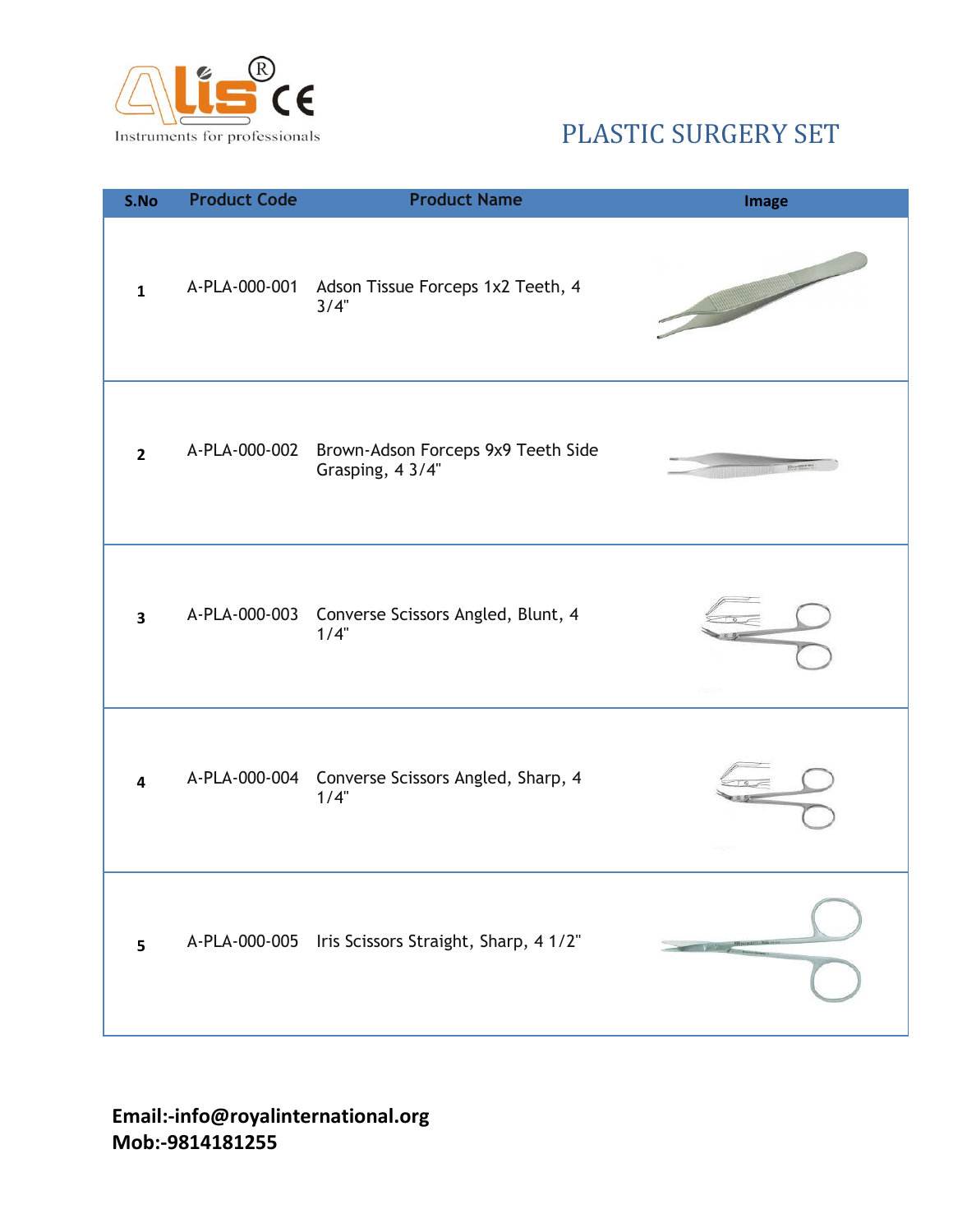

| 6              |               | A-PLA-000-006 Iris Scissors Curved, Sharp, 41/2"         |                       |
|----------------|---------------|----------------------------------------------------------|-----------------------|
| $\overline{7}$ | A-PLA-000-007 | Joseph Retractor 2 Prong, Sharp,<br>2mm, 6 1/4"          | ಲಾ                    |
| 8              | A-PLA-000-008 | Kaye Blepharoplasty Scissors Curved,<br>Serrated, 4 1/2" | $\sum_{n=1}^{\infty}$ |
| 9              |               | A-PLA-000-009 Kaye Face Lift Scissors Curved, 7 1/2"     |                       |
| 10             |               | A-PLA-000-010 Lexer Scissors, Straight, 4"               |                       |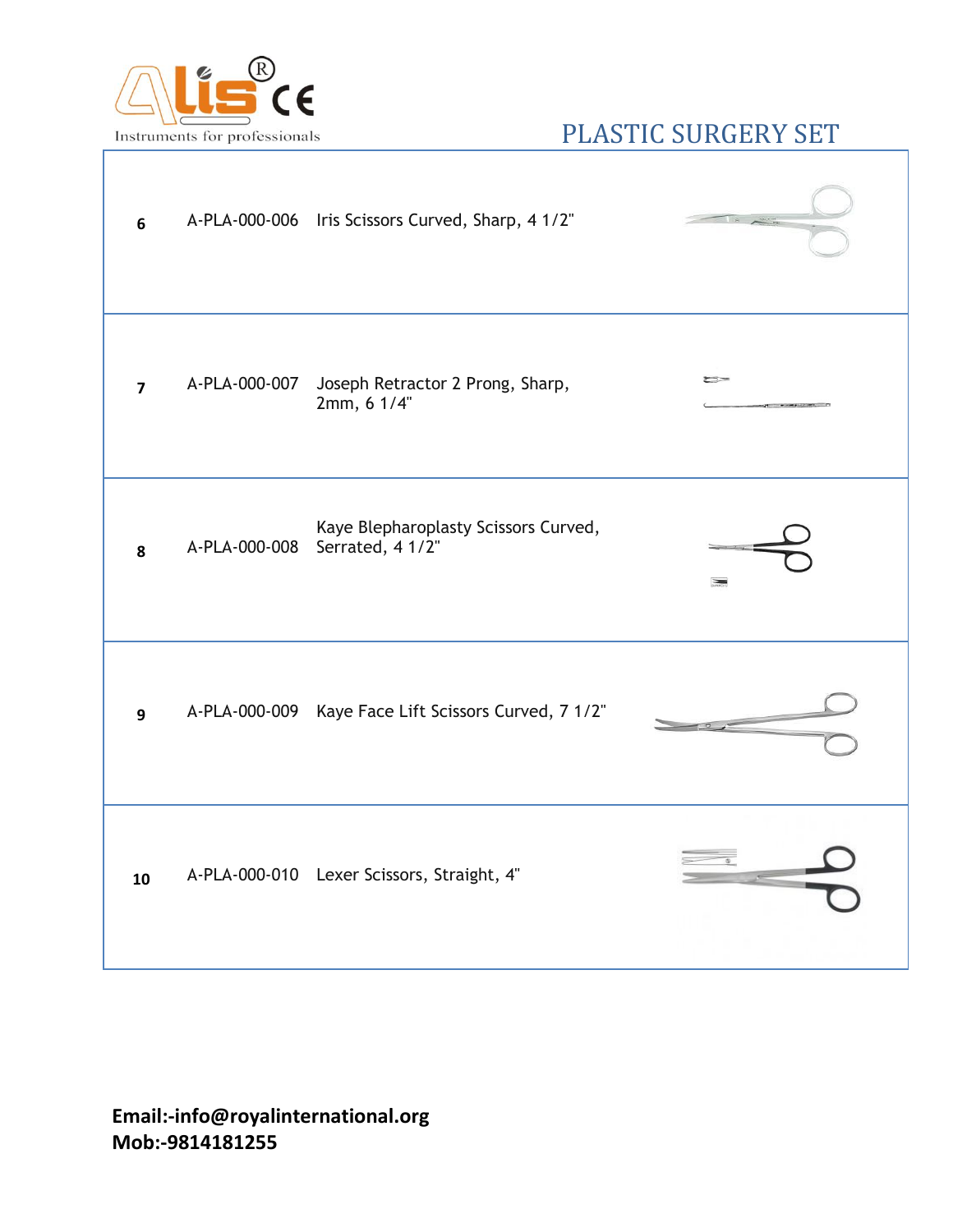

| 11 |               | A-PLA-000-011 Peck-Joseph Scissors Curved, Sharp, 5<br>3/4"   |  |
|----|---------------|---------------------------------------------------------------|--|
| 12 |               | A-PLA-000-012 Peck-Joseph Scissors Straight, Sharp, 5<br>3/4" |  |
| 13 | A-PLA-000-013 | Stevens Tenotomy Scissors Straight,<br>Blunt, 4 1/2"          |  |
| 14 | A-PLA-000-014 | Stevens Tenotomy Scissors Straight,<br>Sharp, 4 1/2"          |  |
| 15 | A-PLA-000-015 | Stevens Tenotomy Scissors Curved,<br>Blunt, 4 1/2"            |  |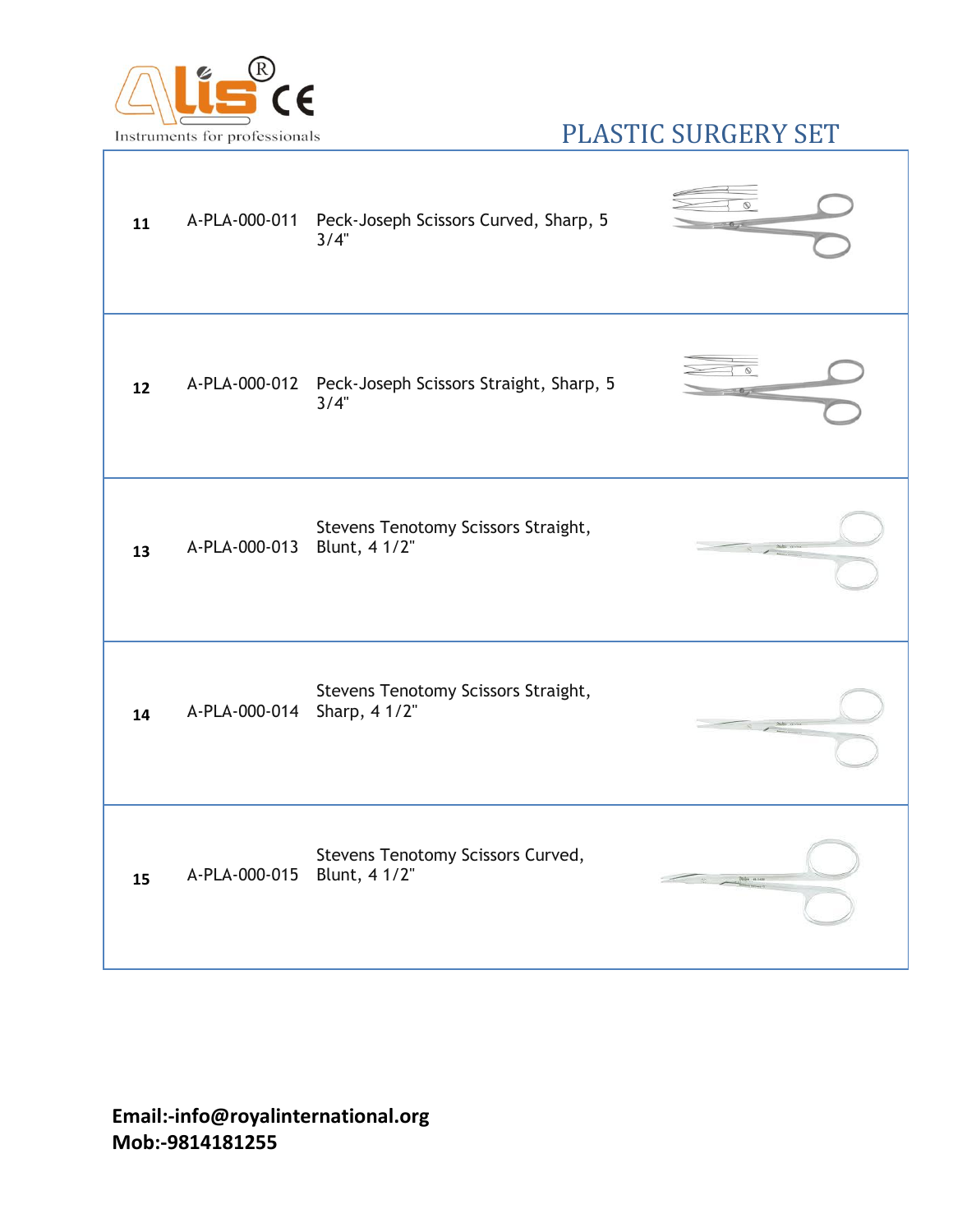

| 16 | A-PLA-000-016 Sharp, 4 1/2" | Stevens Tenotomy Scissors Curved,                     |                        |
|----|-----------------------------|-------------------------------------------------------|------------------------|
| 17 |                             | A-PLA-000-017 Strabismus Scissors, Straight, 4 1/2"   |                        |
| 18 |                             | A-PLA-000-018 Strabismus Scissors, Curved, 41/2"      |                        |
| 19 | A-PLA-000-019 Serrated, 6"  | TC Crile-Murray Needle Holder                         |                        |
| 20 |                             | A-PLA-000-020 TC Gillies Tissue Forceps 1x2 Teeth, 6" | <u> JUULUUTTU KARA</u> |